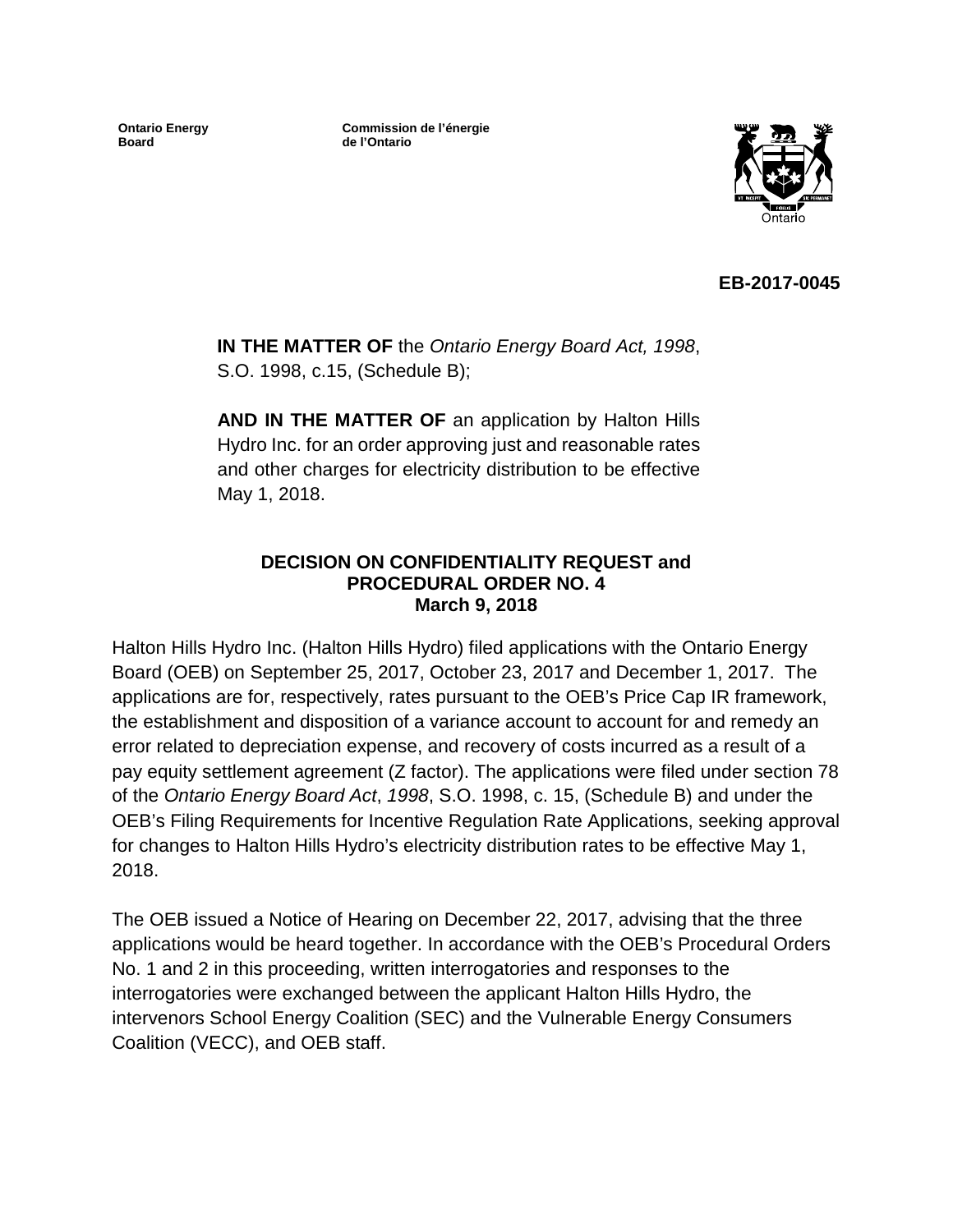By letter dated February 21, 2018, Halton Hills Hydro filed its response to SEC's Interrogatory Request number 7 (SEC IR No. 7) in confidence. SEC IR No. 7 pertains to a Memorandum of Agreement regarding Pay Equity Maintenance, dated February 2, 2017, between the utility and Power Worker's Union, CUPE Local 1000 (the Agreement, or Pay Equity Memo). Among other items, Halton Hills Hydro stated that the Agreement in question is a signed confidential agreement. A summary of the Agreement was forwarded to the OEB and the intervenors on record.

Procedural Order No. 3 was issued on February 27, 2018 and outlined that intervenors and OEB staff that object to Halton Hills Hydro's claim for confidential treatment of the Agreement were to file their submission with the OEB by March 2, 2018. Only OEB staff filed a submission related to this matter. Halton Hills Hydro filed its reply submission on March 7, 2018.

In its March 2, 2018 submission, OEB staff submitted the following:

- 1. Although Halton Hills Hydro's February 21, 2018 letter does not specifically use the words "personal information", two paragraphs from this letter allude to there being personal information contained within the Agreement. Subject to limited exceptions, the OEB is prohibited from releasing personal information, as that phrase is defined in the *Freedom of Information and Protection of Privacy Act Property Act* (FIPPA).
- 2. Before the Agreement can be disclosed to any other party, the OEB needs to make a determination on the matter in accordance with section 4.3.1 of the *Practice Direction on Confidential Filings*, and rules 9A and 10 of *the Rules of Practice and Procedure*.
- 3. Should the OEB find that the Agreement does not contain personal information, then the Agreement should be made available for viewing by intervenors who have filed a signed Declaration and Undertaking with the OEB.
- 4. If, however, the OEB finds that the Agreement does contain personal information, the OEB may require Halton Hills Hydro to file a version of the Agreement with all personal information redacted. Such a version, if there remains confidential information, could then be viewed by intervenors who have filed a signed Declaration and Undertaking with the OEB.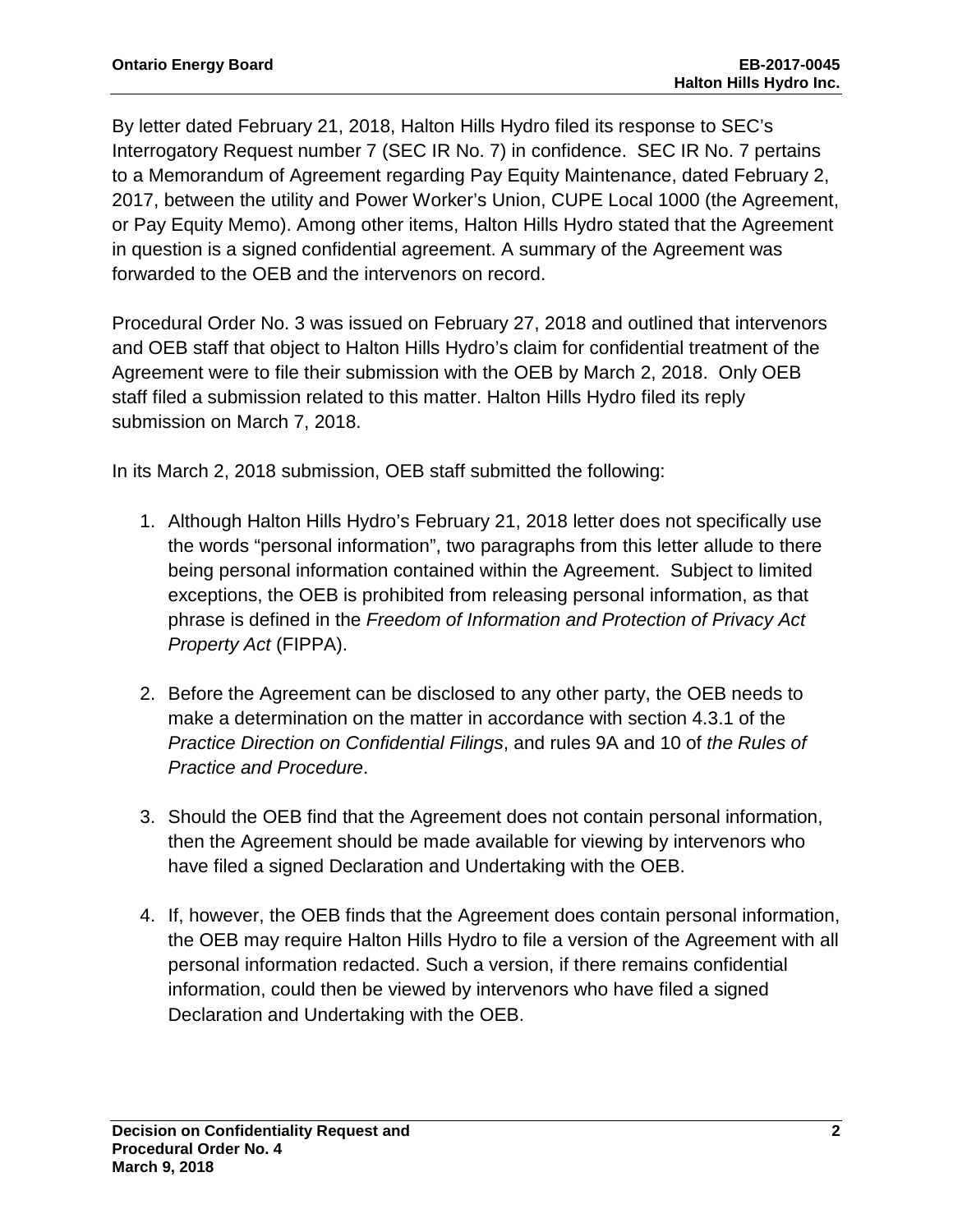In its March 7, 2018 reply submission, Halton Hills Hydro submitted the following:

- 1. The Agreement should be filed on a confidential basis, as it contains commercially sensitive information. The Agreement contains personal information, as defined in the FIPPA, as this information includes the names of individuals and would reveal personal information about those individuals.
- 2. If the OEB determines that the Agreement is confidential but does not contain personal information, then the confidential, un-redacted version of this document, would not be placed on the public record. However, this document may be disclosed to persons that provide the OEB with a signed form of Declaration and Undertaking.
- 3. If the OEB determines that the Agreement is confidential and contains personal information, then the:
- i) Confidential version of this document, with the personal information redacted, would not be placed on the public record. However, this document may be disclosed to persons that provide the OEB with a signed form of Declaration and Undertaking; and
- ii) Confidential, un-redacted version of this document would not be placed on the public record. This document would not be provided, but subject to limited exceptions, to any other party including a person from whom the OEB has accepted a Declaration and Undertaking.
- 4. If the OEB determines that the Agreement is not confidential but contains personal information, then the:
- i) Non-confidential, redacted version of this document, from which the personal information has been deleted or stricken, would be placed on the public record.
- ii) Confidential, un-redacted version of this document would not be placed on the public record. This document would not be provided, but subject to limited exceptions, to any other party including a person from whom the OEB has accepted a Declaration and Undertaking.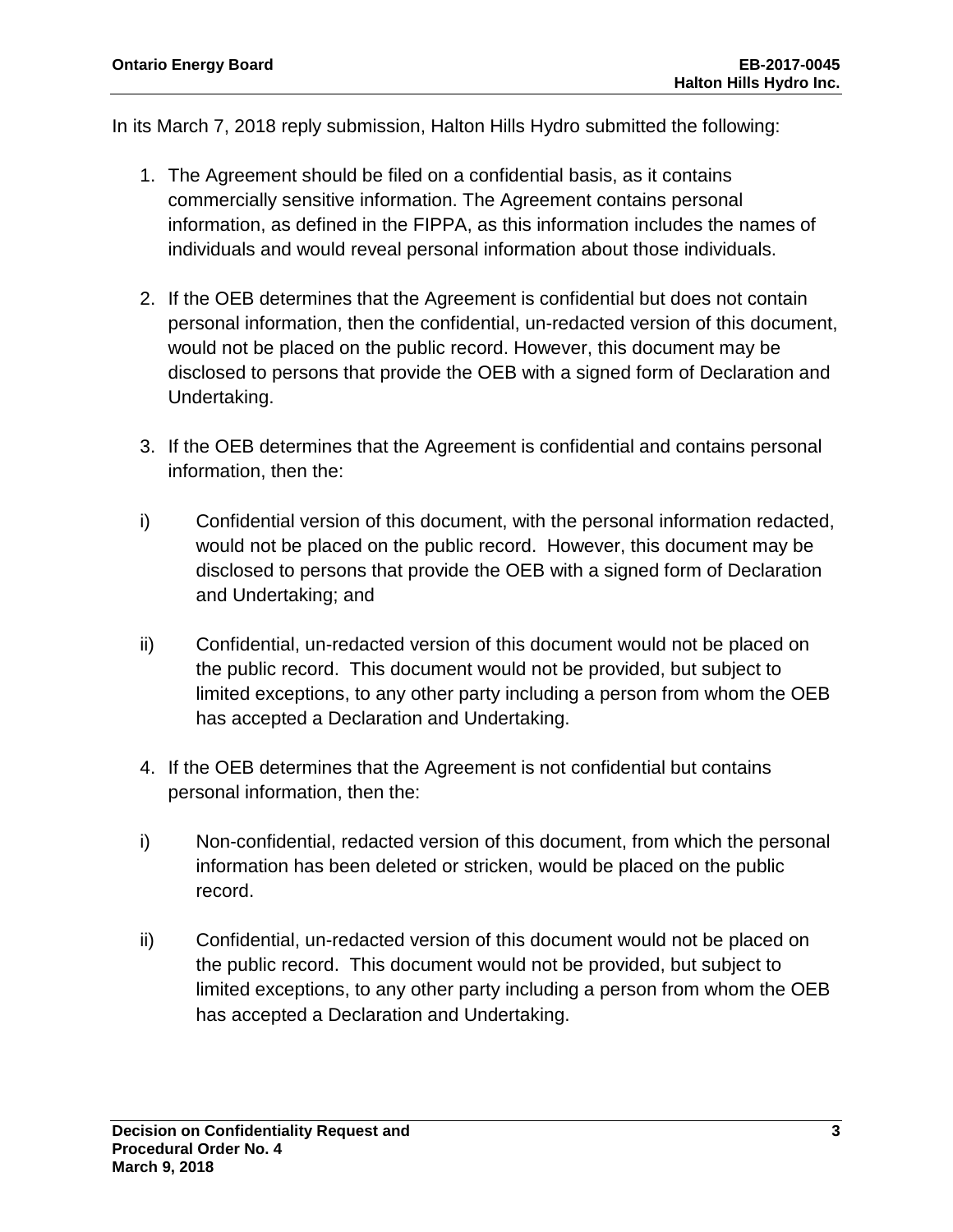5. If the OEB determines that the Agreement is not confidential and does not contain personal information, then the un-redacted document would be included in the public record and available to all parties.

# **Findings**

There are three matters that the OEB is determining with respect to Halton Hills Hydro's request for confidential treatment of its Pay Equity Memo:

- 1. Whether the document is relevant to this proceeding.
- 2. Whether there is personal information that must be redacted.
- 3. Whether the document should be treated as confidential.

### Relevance

No party has argued that the Pay Equity Memo is not relevant. The OEB has reviewed the document and finds that some aspects of it may be relevant to Halton Hills Hydro's request to treat its retroactive pay equity adjustments and incremental pay equity wages as extraordinary costs eligible for Z-factor treatment.

The OEB agrees that the background and timing for the agreement and resulting payments by Halton Hills Hydro may be relevant and therefore should be on the record of this proceeding. The OEB has determined that the pay adjustments for specific job positions and the job descriptions for those positions is not relevant to the OEB's determination of whether costs will be recoverable. For this reason, the OEB finds that only the preamble in the Pay Equity Memo, Section 1 and Section 5, excluding subsection 5.5, should be filed with the OEB. This includes page 1 and a portion of pages 2, 3 and 4. All exhibits, which include pay equity adjustments and wages rates for each job class, internal equity adjustments and job descriptions, do not need to be filed. The OEB will destroy all versions of the Pay Equity Memo filed by Halton Hills Hydro. Halton Hills Hydro is required to refile its evidence with only the portions of the Pay Equity Memo the OEB has found relevant.

# Personal Information

The OEB has determined that the sections of the Pay Equity Memo that Halton Hills Hydro has identified as containing personal information are not relevant to this proceeding and will not be filed with the OEB. No further determination is required.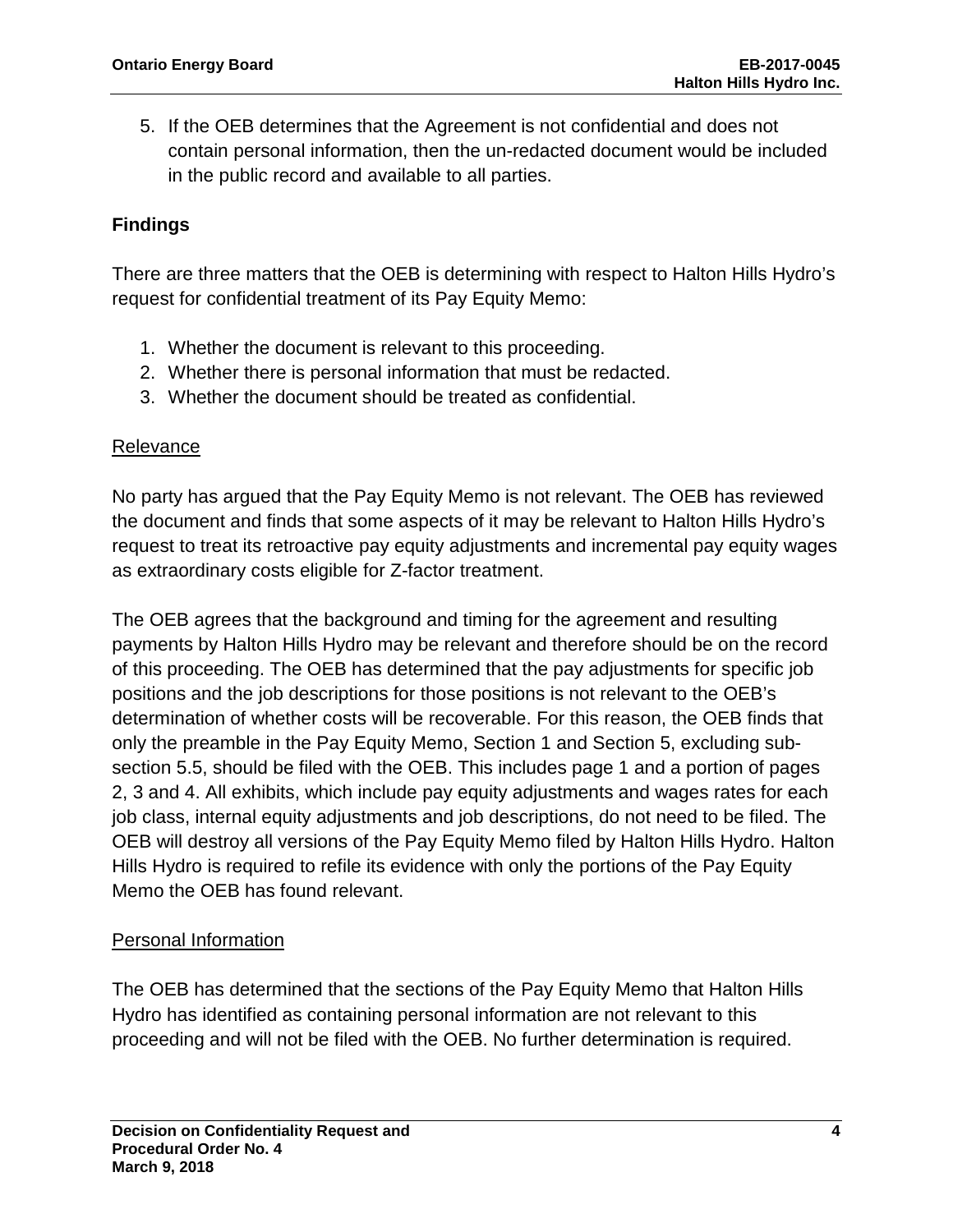### **Confidentiality**

In its reply submission, Halton Hills Hydro stated that the Pay Equity Memo contains commercially sensitive information. In its initial request for confidential treatment, the reasons provided by Halton Hills Hydro included that:

- Exhibit 3 relates to internal equity and therefore is not part of this proceeding.
- The Pay Equity Memo includes personal information.
- The Pay Equity Memo is a signed confidential agreement between the two parties.
- Prior authorization from the Union would be required before any portion of the agreement could be made public.

The OEB has already addressed the first two issues related to Exhibit 3 and personal information. This information will not be filed with the OEB in either redacted or unredacted form.

As the OEB has noted in prior decisions, the fact that a utility has entered into a confidential agreement with another party is not necessarily grounds for the OEB treating the agreement as confidential if the OEB has determined that such treatment is not warranted. For example, in its Decision and Order on Confidentiality in the EB-2013-0115/EB-2013-0159/EB-2013-0174 combined proceeding, issued May 29, 2014, the OEB stated as follows:

The Board recognizes that the distributors have non-disclosure agreements with MEARIE. However, as noted by this Board in previous decisions, applicants must be cognizant of the fact that it is up to the Board to determine confidentiality and that when regulated entities enter into confidentiality agreements with third parties that extend to the provision of information and documents, the utility knows or ought to know that they may reasonably be required to produce the documents as part of the regulatory process. [1](#page-4-0)

 $\overline{\phantom{a}}$ 

<span id="page-4-0"></span> $<sup>1</sup>$  Also see: Decision on Confidentiality, EB-2011-0099, March 19, 2013. In this proceeding, the applicant</sup> sought to keep a survey regarding employee salaries confidential, because the author had not consented to it being placed on the public record. The OEB denied the request, and found as follows:

The Applicant's chief argument for keeping the salary survey confidential is that MEARIE has not consented to its release, and that MEARIE has always intended this document to be kept off of the record. This is difficult to reconcile with the fact that MEARIE appears to have intended that the salary survey be used to support rate filings, and the fact that a similar survey was filed on the public record in the London Hydro case. Regardless, the fact that the party preparing a document wishes to have it kept confidential is not determinative.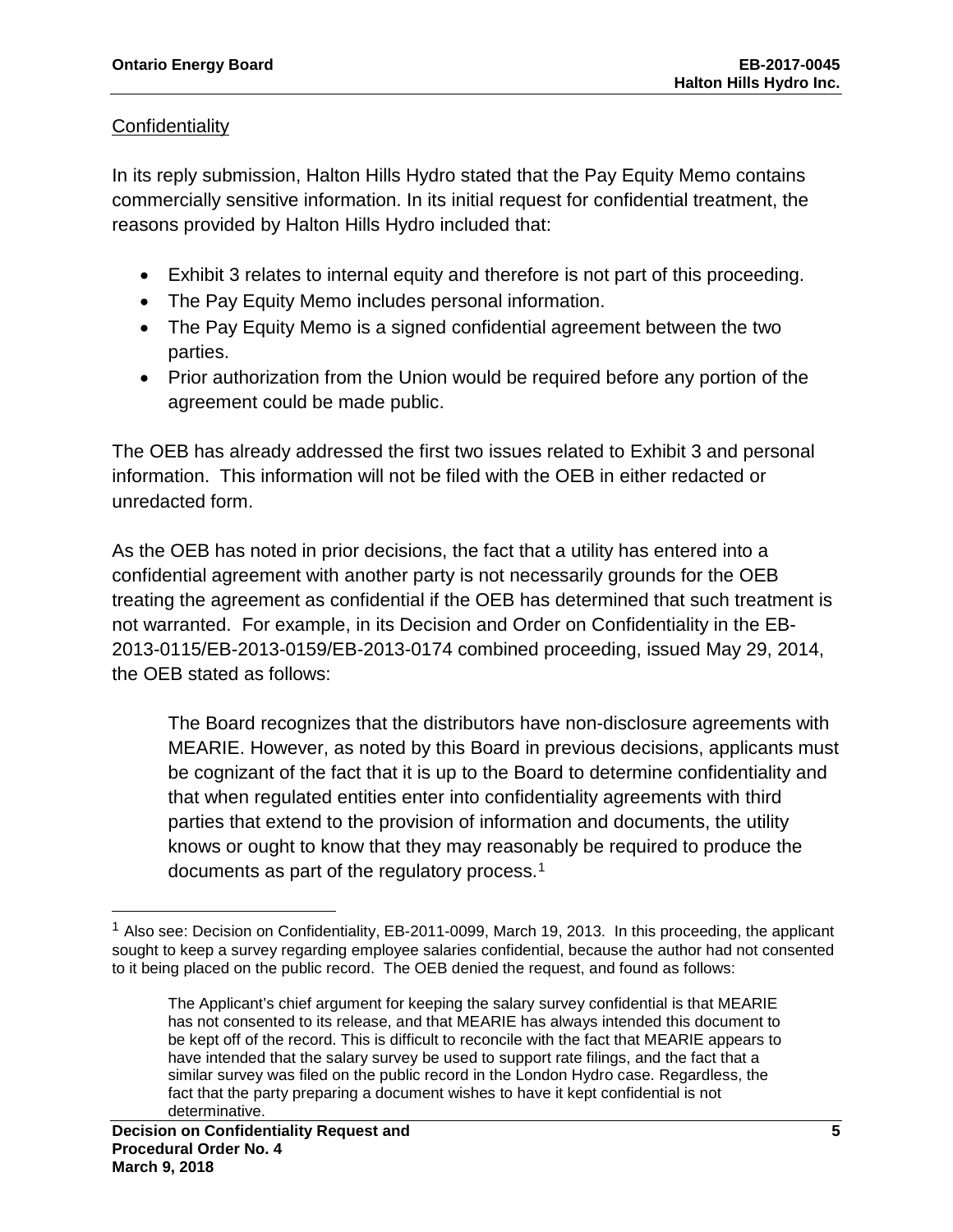Appendix A of the OEB's Practice Directions on Confidential Filings includes factors that the OEB may consider in addressing confidentiality of filings. Halton Hills Hydro's request does not fall under any of these factors. The OEB therefore denies Halton Hills Hydro's request for confidential treatment of the sections of the Pay Equity Memo that the OEB has determined to be relevant. These sections will be place on the public record once filed by Halton Hills Hydro.

# **Procedural Matters**

The OEB finds that the procedural steps outlined in Procedural Order No. 3 remain unchanged.

The OEB considers it necessary to make provision for the following matters related to this proceeding. The OEB may issue further procedural orders from time to time.

# **IT IS THEREFORE ORDERED THAT:**

1. Halton Hills Hydro Inc. shall prepare a redacted version of the Pay Equity Memo in accordance with the findings set out in this Decision, and shall file it with the OEB by **March 12, 2018**, for placement on the public record of this proceeding. An unredacted version should not be filed with the OEB.

All filings to the OEB must quote the file number, EB-2017-0045 and be made electronically in searchable/unrestricted PDF format through the OEB's web portal at [https://pes.ontarioenergyboard.ca/eservice/.](https://pes.ontarioenergyboard.ca/eservice/) Two paper copies must also be filed at the OEB's address provided below. Filings must clearly state the sender's name, postal address and telephone number, fax number and e-mail address. Parties must use the document naming conventions and document submission standards outlined in the RESS Document Guideline found at [https://www.oeb.ca/industry.](https://www.oeb.ca/industry) If the web portal is not available parties may email their documents to the address below.

All communications should be directed to the attention of the Board Secretary at the address below, and be received no later than 4:45 p.m. on the required date.

With respect to distribution lists for all electronic correspondence and materials related to this proceeding, parties must include the Case Manager, Fiona O'Connell at [Fiona.oconnell@oeb.ca](mailto:Fiona.oconnell@oeb.ca) and OEB Counsel, Richard Lanni at [Richard.Lanni@oeb.ca.](mailto:Richard.Lanni@oeb.ca)

l